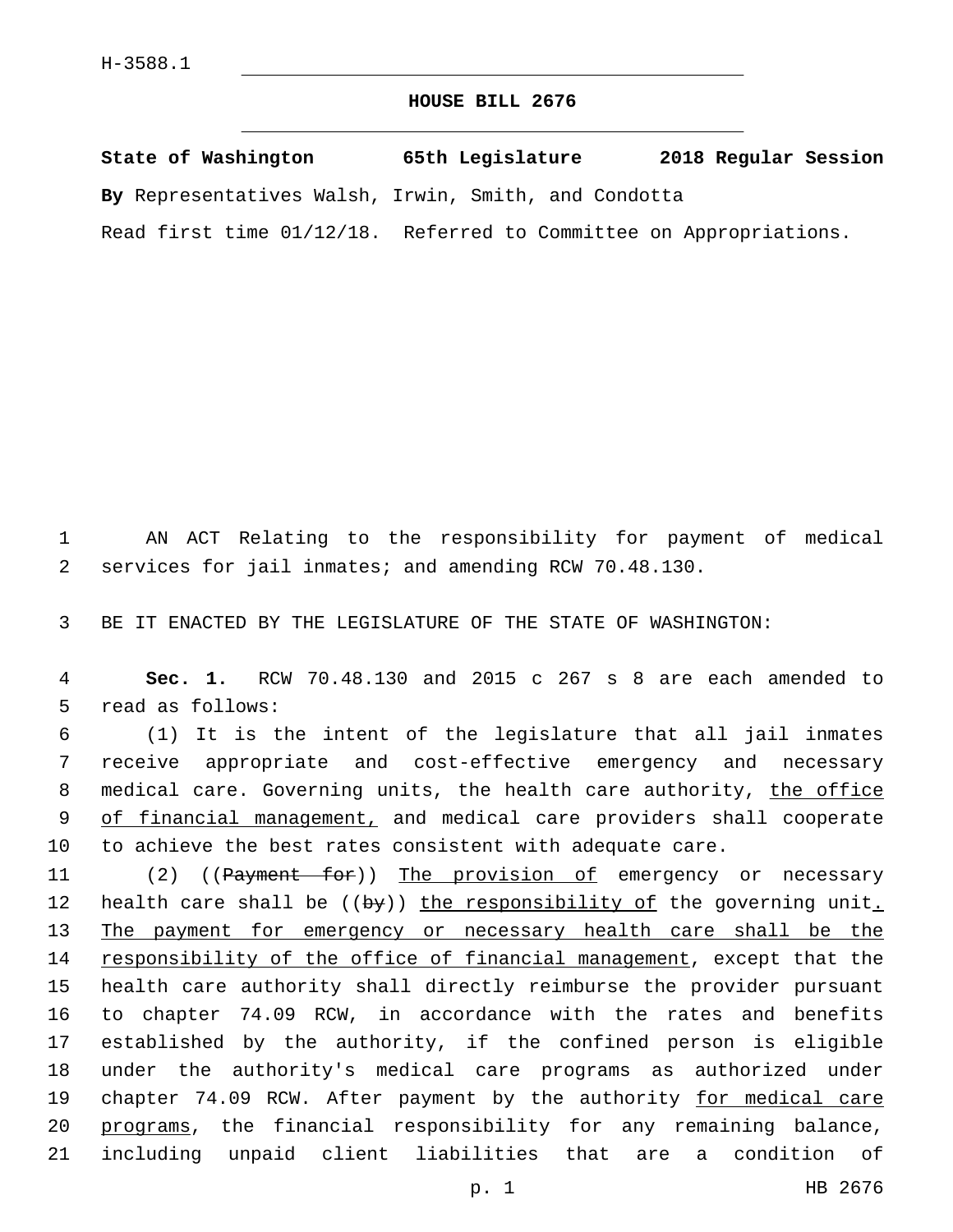eligibility or participation under chapter 74.09 RCW, shall be 2 immediately borne by the medical care provider and the governing unit as may be mutually agreed upon between the medical care provider and the governing unit. In the absence of mutual agreement between the medical care provider and the governing unit, the financial responsibility for any remaining balance shall be borne equally between the medical care provider and the governing unit. The office of financial management shall establish a methodology for the quarterly reimbursement of governing units and medical care providers for the financial responsibilities that governing units and medical care providers have borne as a result of the provision of emergency 12 or necessary health care. Total payments from all sources to providers for care rendered to confined persons eligible under chapter 74.09 RCW shall not exceed the amounts that would be paid by the authority for similar services provided under Title XIX medicaid, unless additional resources are obtained from the confined person.

 (3) For inpatient, outpatient, and ancillary services for confined persons that are not paid by the medicaid program pursuant to subsection (2) of this section, unless other rates are agreed to by the governing unit and the hospital, providers of hospital services that are hospitals licensed under chapter 70.41 RCW must accept as payment in full by the governing units the applicable facility's percent of allowed charges rate or fee schedule as determined, maintained, and posted by the Washington state department of labor and industries pursuant to chapter 51.04 RCW.

 (4) As part of the screening process upon booking or preparation of an inmate into jail, general information concerning the inmate's ability to pay for medical care shall be identified, including insurance or other medical benefits or resources to which an inmate is entitled. The inmate may also be evaluated for medicaid eligibility and, if deemed potentially eligible, enrolled in medicaid. This information shall be made available to the authority, the governing unit, and any provider of health care services. To the extent that federal law allows, a jail or the jail's designee is authorized to act on behalf of a confined person for purposes of 36 applying for medicaid.

37 (5) The governing unit  $((\theta \cdot \hat{r}))_T$  provider, or the office of financial management may obtain reimbursement from the confined person for the cost of health care services not provided under chapter 74.09 RCW, including reimbursement from any insurance program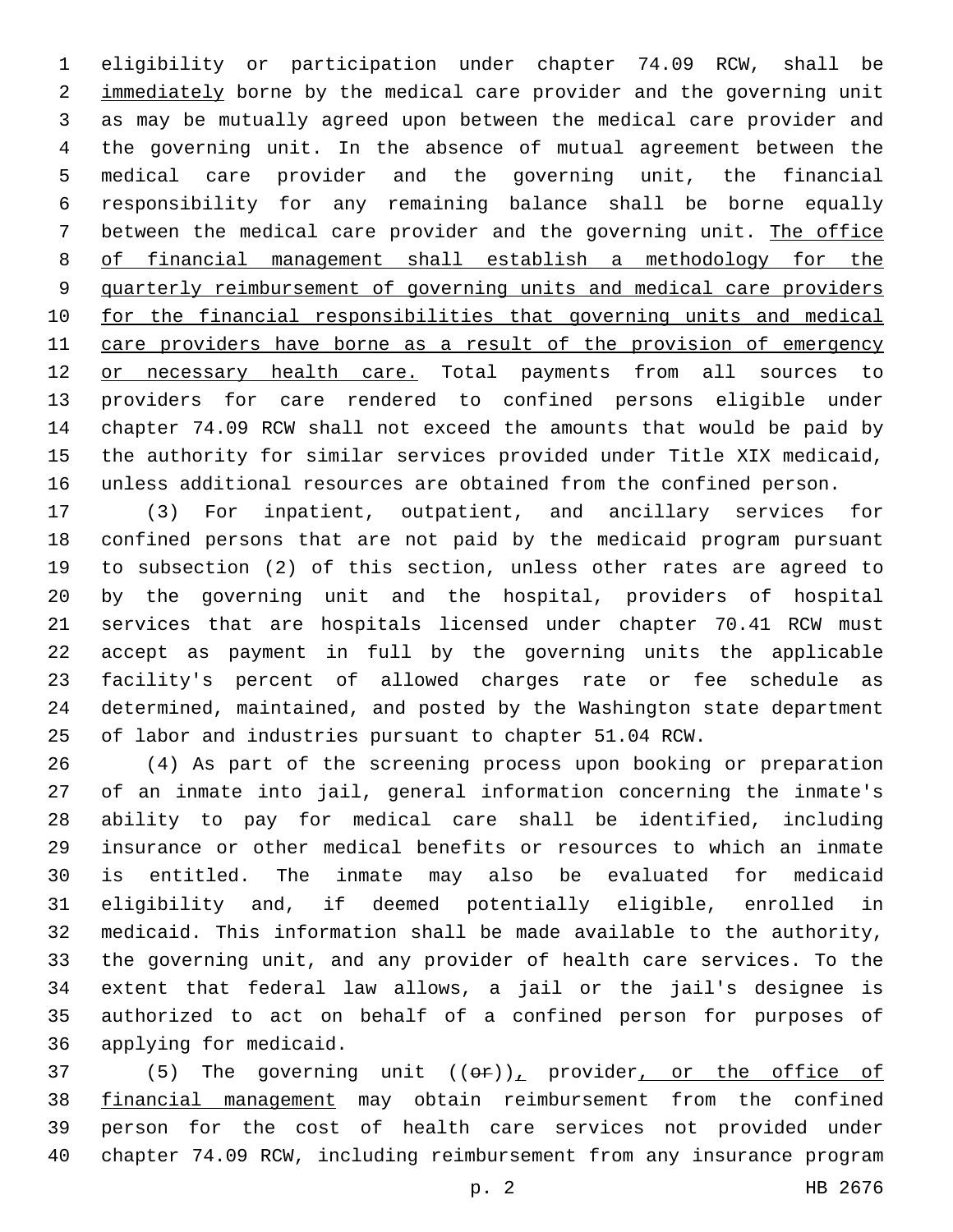or from other medical benefit programs available to the confined person. Nothing in this chapter precludes civil or criminal remedies to recover the costs of medical care provided jail inmates or paid for on behalf of inmates by the governing unit. As part of a judgment and sentence, the courts are authorized to order defendants to repay all or part of the medical costs incurred by the governing unit or 7 provider during confinement.

 (6) ((To the extent that a confined person is unable to be financially responsible for medical care and is ineligible for the 10 authority's medical care programs under chapter 74.09 RCW, or for coverage from private sources, and in the absence of an interlocal 12 agreement or other contracts to the contrary, the governing unit may 13 obtain reimbursement for the cost of such medical services from the unit of government whose law enforcement officers initiated the charges on which the person is being held in the jail: PROVIDED, That 16 reimbursement for the cost of such services shall be by the state for state prisoners being held in a jail who are accused of either escaping from a state facility or of committing an offense in a state 19 facility.)) In developing a methodology for reimbursing governing units and medical care providers, the office of financial management 21 shall consult with stakeholders representing local governing units 22 and medical care providers. The methodology shall assure that the ultimate financial responsibility is borne by the office of financial management, that local relationships between governing units and medical care providers are preserved, and that there are adequate safeguards to assure that payment is only made for appropriate and cost-effective emergency and necessary medical care.

 (7) There shall be no right of reimbursement to the governing unit from units of government whose law enforcement officers initiated the charges for which a person is being held in the jail for care provided after the charges are disposed of by sentencing or otherwise, unless by intergovernmental agreement pursuant to chapter 33 39.34 RCW.

 (8) Under no circumstance shall necessary medical services be denied or delayed because of disputes over the cost of medical care or a determination of financial responsibility for payment of the costs of medical care provided to confined persons.